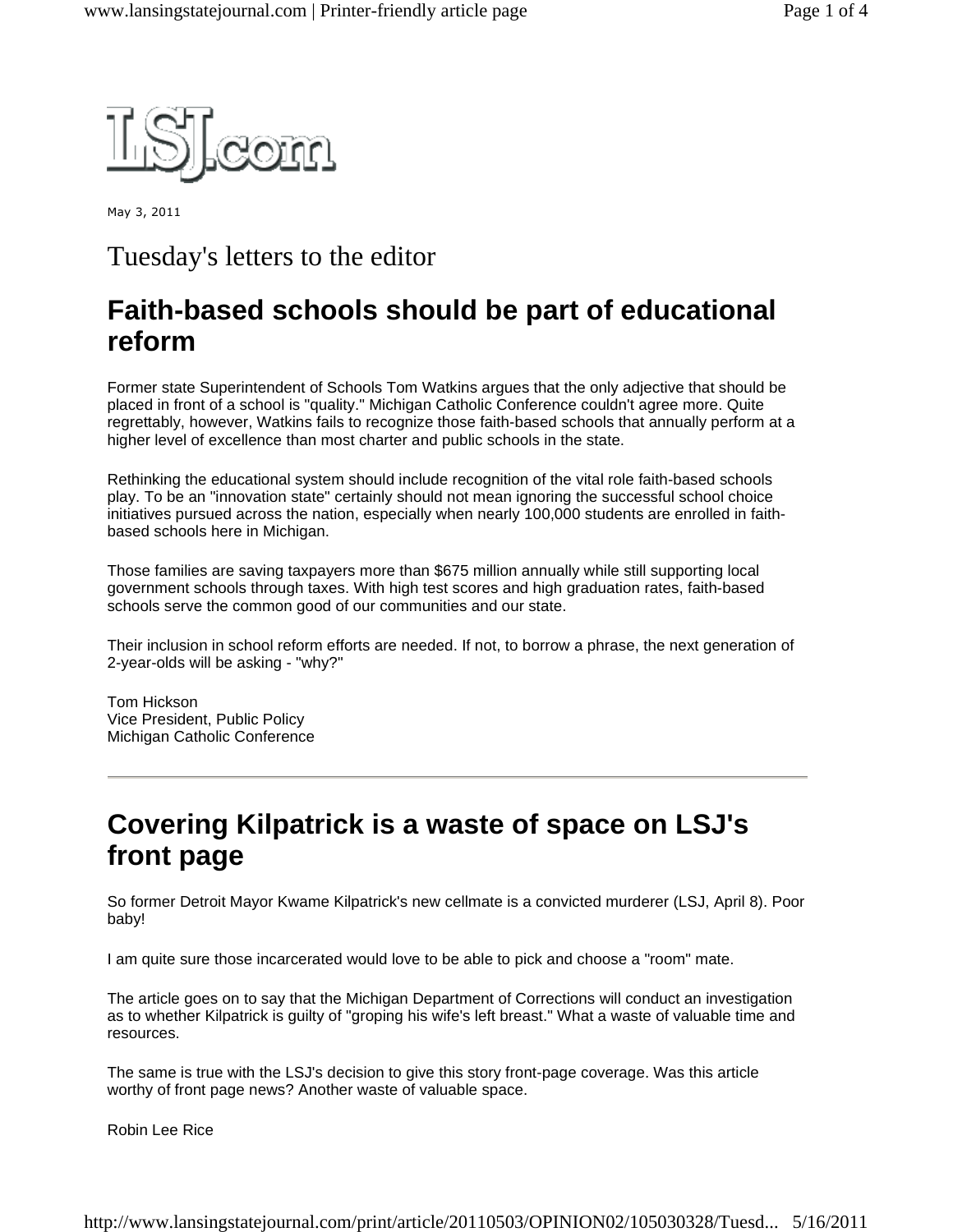Lansing

#### **Climate change should encourage better policies**

Horrific tornadoes down south, drought and wild fires in Texas, floods in Pakistan, drought in China and many other weather-related disasters through the world remind me of the predictions in "Hell and High Water," Joseph Romm's 2007 book. These predictions are backed by numerous reliable authorities over the past 20 years. The number of such events has steadily increased in the decades since 1980; the number for the decade 2000-2009 was roughly twice the number in the decade 1980- 1989, and the financial cost more than doubled.

These predictions prompted James Hansen, one of the foremost researchers in the area of global warming, to publish his 2009 book, "Storms of My Grandchildren." This was an appeal to the public and the politicians to take global warming seriously and, while there is time, act to reduce the agony of future generations including his grandchildren. Actions taken by the public and some industries are praiseworthy, but more drastic action to reduce CO2 atmospheric pollution is essential. Encourage your legislators to produce a strong national energy policy!

Peter Schroeder East Lansing

#### **Don't risk state resources on a new bridge to Canada**

Recently, Michigan politicians have been talking about New International River Crossing.

The new bridge that would connect Detroit and Canada is two miles from the Ambassador Bridge and in the words of its supporters "would not cause any harm to taxpayers."

The bridge is supposedly going to create some temporary jobs and some "spin-off" jobs to give Michigan's economy a face lift.

The truth behind this bridge is not positive or uplifting. The bridge will force Michigan to take a \$550 million loan from Canada, adding to the state's budget crisis and plunging Michigan further into economic chaos.

Lou Cascarelli Lansing

#### **Legislature, reconsider cuts; don't devastate our schools**

When voters approved Proposal A they wanted the School Aid Fund to be protected for kids. In the past it has worked, but not this time. School districts are facing cuts of at least \$700 per student which would be one of the largest proposed cuts of education in history.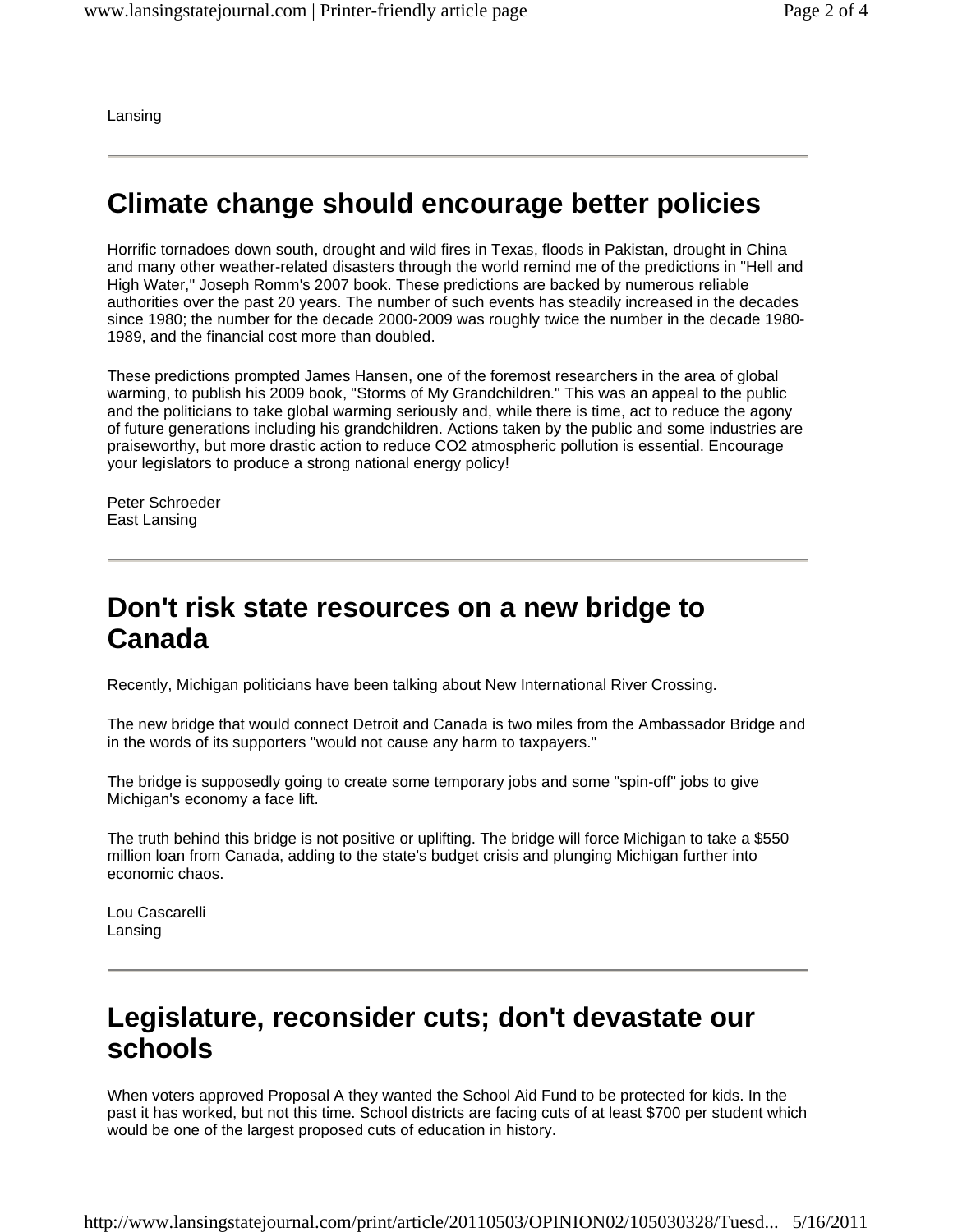These cuts are only being made so School Aid Fund money can be used to balance the general fund budget. In our Grand Ledge Public Schools district, despite significant budget reductions over the past decade, four closed schools, and more than 50 teachers, staff, and administrators cut, this would leave our schools vulnerable to even more layoffs, larger class sizes and fewer opportunities for kids.

If this proposed K-12 education budget is enacted, the ramifications will be severe and directly impact our children and our state. Please hear our cry in Lansing and reconsider what you're about to do.

Larry Schrauger Lansing

## **Don't let Obama serve second term in the White House**

"Debt fail-safe?" The president's campaign speech on April 13 was not a plea to raise taxes, but will raise the national debt. Democrats are skilled at electing the biggest con artists in politics and on a silver platter! A second term? The Independents may not go there. Please put our country first! President Barack Obama may be too smart for his own good. Maybe he will wise up to the facts - we are not all imbeciles or progressives.

Eve R. Ranney Eaton Rapids

# **GOP negotiates, doesn't play Democrats' games on budget**

The GOP goes too far, said one recent letter (Letters, April 17), refusing to compromise and only accepting their issues to pass a budget.

The writer called that a dictatorship! Did that writer just call the Obama administration a dictatorship? I remember in 2009 the Democratic majority in the House of Representatives locked out all Republicans in the House for debate and would not consider any of their issues on national health care!

The GOP a dictatorship? They did not lock out Democrats or the president to debate on the budget. In fact they negotiated with the Democrats and President Barack Obama. And in fact a compromise was reached! And the budget passed a Republican controlled House.

No compromise and a dictatorship? Not quite!

Robert Brown Lansing

# **Cut the Legislature before cutting anyone else**

http://www.lansingstatejournal.com/print/article/20110503/OPINION02/105030328/Tuesd... 5/16/2011